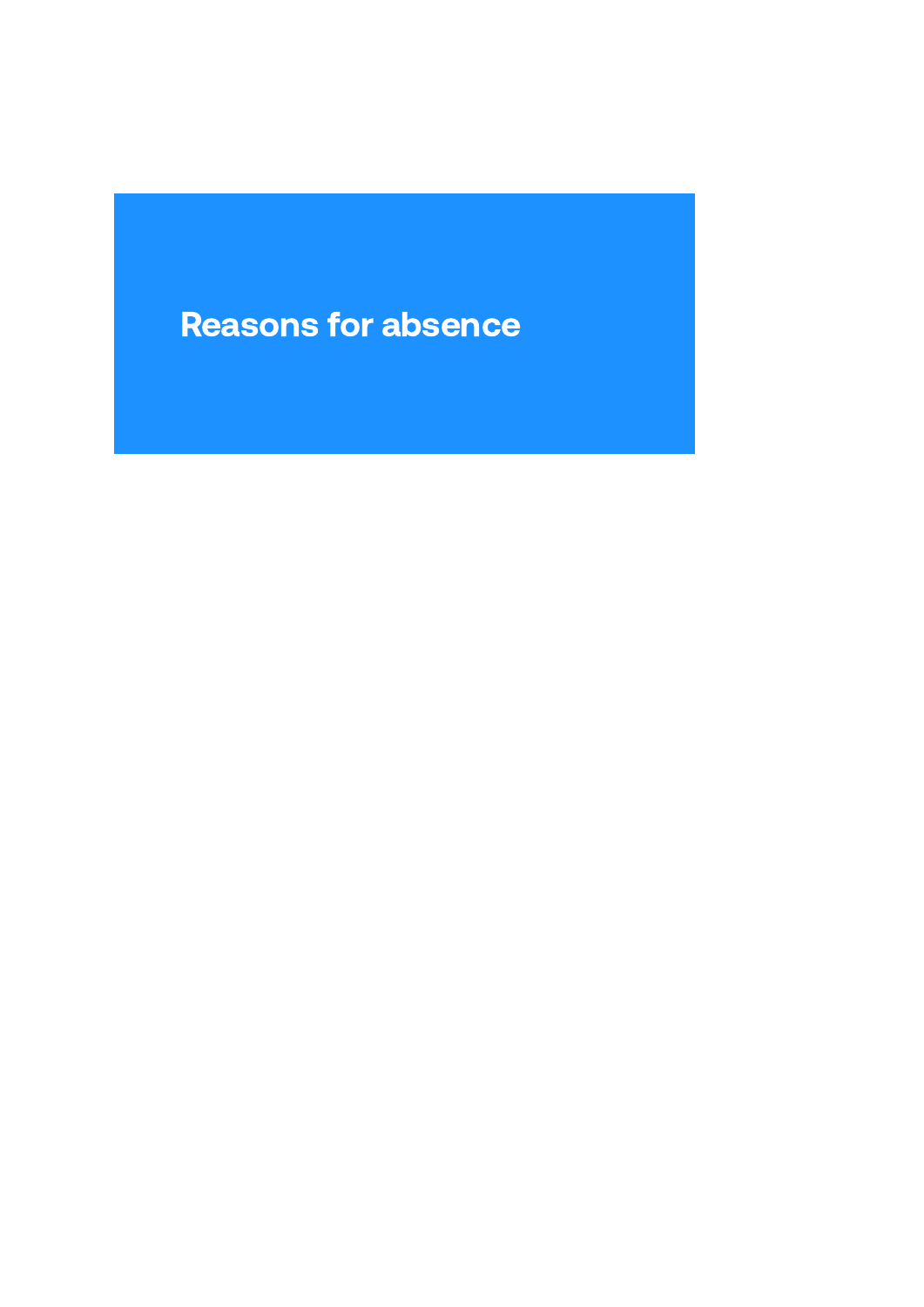## Some of the most common reasons for sickness in the NHS.

#### Mental Health

You have a key role to play in improving mental wellbeing in your workplace.

While it is sometimes seen as a challenging issue to talk about, you don't need to be an expert in mental health to support your staff. However, you do have a key role to play in improving mental wellbeing in your workplace.

Having open conversations with staff about their mental health, providing support and creating a culture of positive mental wellbeing in your team can make a big difference to how staff are able to manage stress and other mental health problems.

Mental health can fluctuate along a spectrum in the same way that physical health can, and there may be times when it is better than others. Mental health problems should be supported in the same honest and consistent way that physical health problems are. This includes making reasonable adjustments where appropriate.

## Types of mental health conditions

Mental health problems cover a range of conditions, including: depression, anxiety, panic attacks, obsessive compulsive disorder, phobias, bipolar disorder (manic depression), schizophrenia, personality disorders and psychosis. Find out more about particular conditions on the Mind [website.](http://www.mind.org.uk/)

#### Encouraging positive mental wellbeing

You can create and maintain positive mental wellbeing in your team by:

• making sure staff understand their own objectives, their team's objectives and the organisation's objectives, including the opportunity to ask questions and give feedback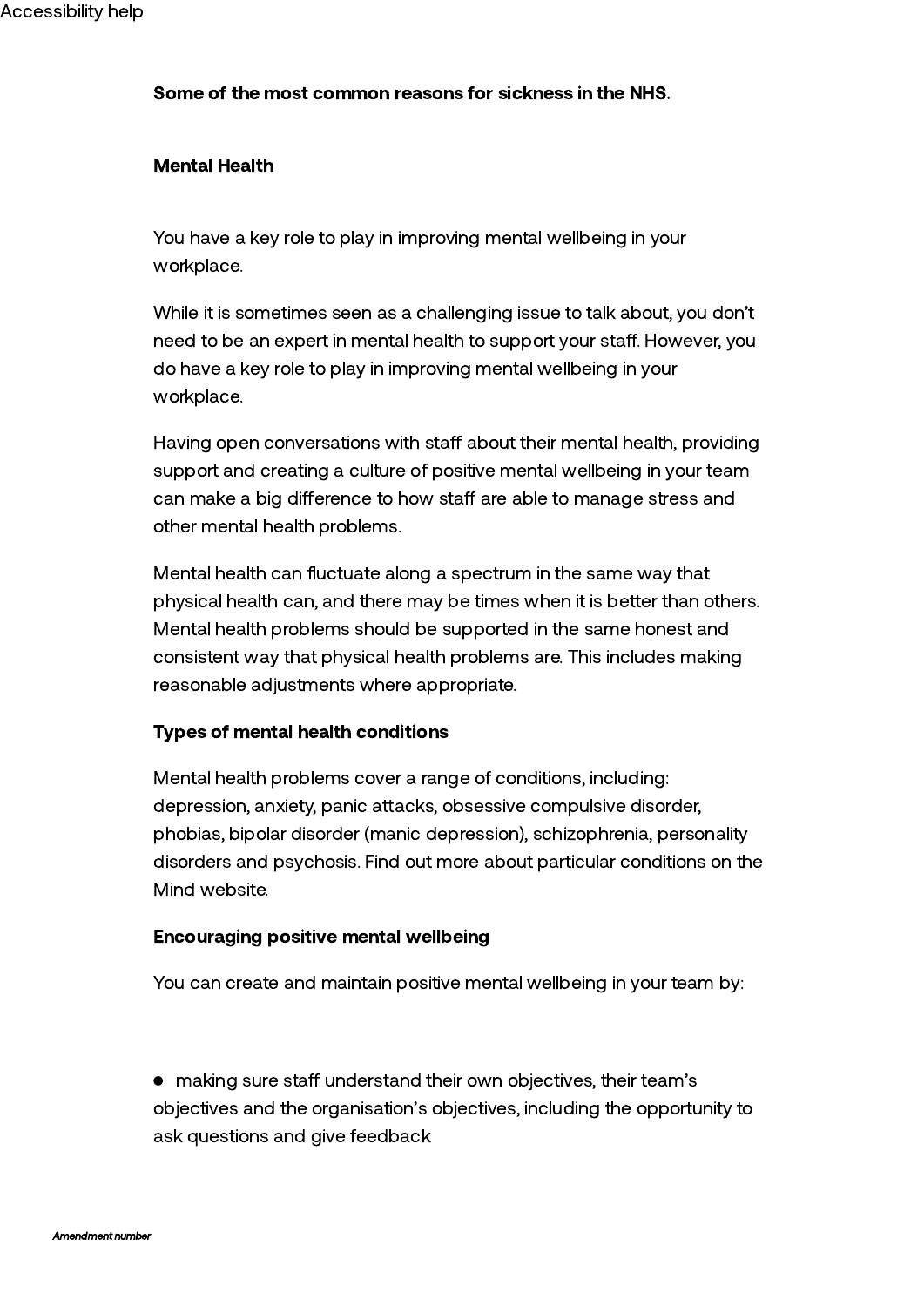$\bullet$  monitoring the workload of staff, to ensure what they are expected to deliver is realistic within the timescales, and that resources are available

 $\bullet$  being fair and consistent in dealings with staff and applying your organisation's policies. You should take account of individual circumstances but overall be consistent so that all staff feel fairly treated

• informing staff about organisation or team changes, and explaining the rationale for actions and decisions taken

• encouraging open and honest communication, by creating a culture where people are treated with dignity and respect, and bullying and harassment is not tolerated. This includes encouraging staff to talk about mental health, and creating a safe environment for staff to disclose their own mental health problems

 $\bullet$  encouraging staff to ask questions and have discussions during periods of change, even if not all the information is available. This can alleviate rumors and allow staff to vent feelings in a safe environment

- being clear and consistent about the kind of reasonable adjustments available that could support sta
- considering early referral to occupational health and employee assistance programmes.

More information about stress and its impact on the workplace can be found on NHS Employers website.

# Colds and flu

# The proven and most effective method to prevent catching the flu is to be vaccinated annually.

Frontline healthcare workers are more likely to contract colds and the influenza virus than the general population, particularly during the winter months when some of their patients will become infected. It is estimated that up to one in four healthcare workers will become infected with flu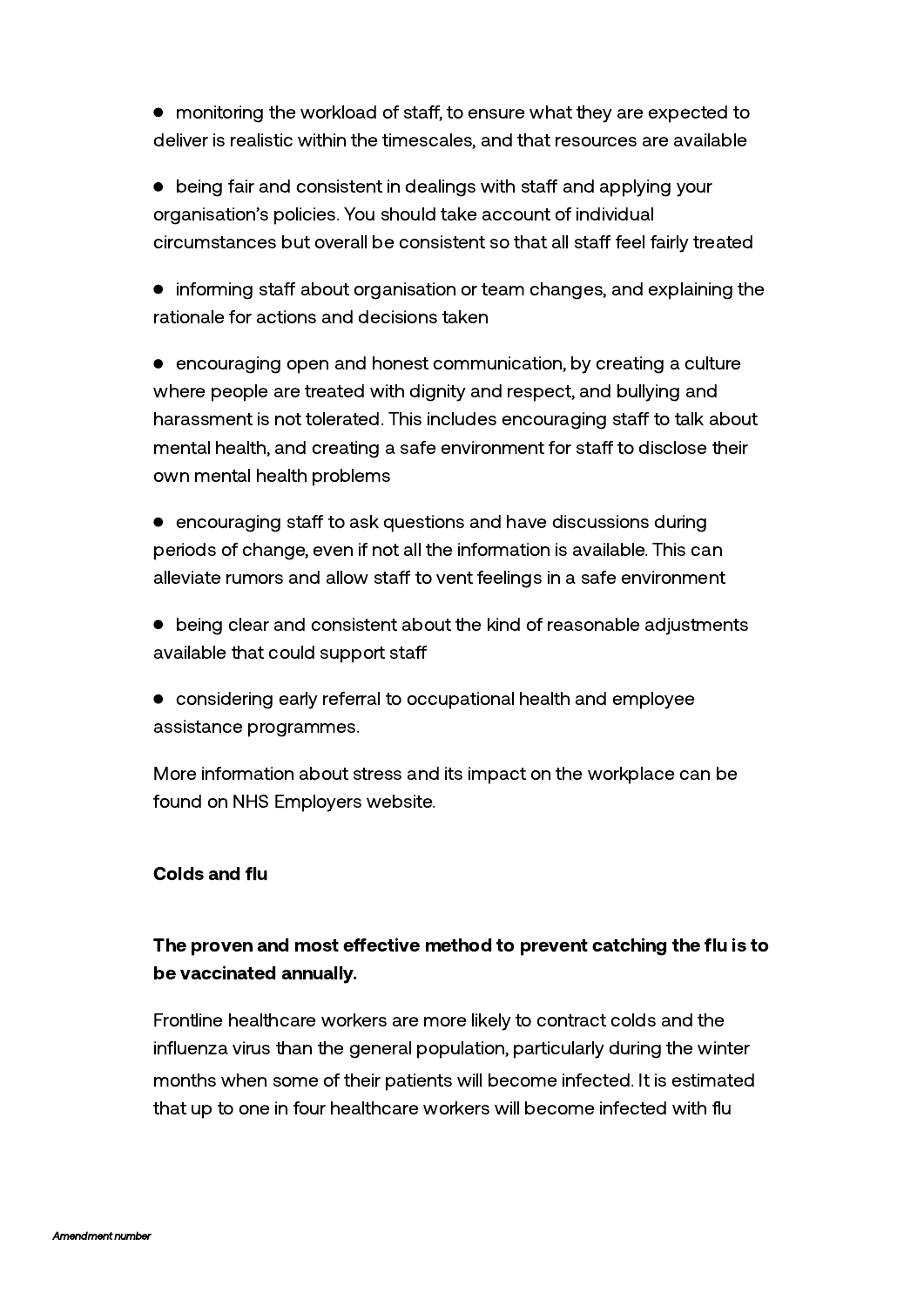during a mild influenza season; a much higher incidence than in the general population.

The proven and most effective method to prevent catching the flu is to be vaccinated annually. The Department of Health, the General Medical Council and the British Medical Association all recommend that healthcare workers directly involved in patient care are vaccinated annually. Vaccination limits the spread of the virus and protects the frontline staff, their families and vulnerable patients from contracting the virus.

As a result of these recommendations, all frontline NHS employees are entitled to a free seasonal flu vaccination. Make sure your team knows this and can access the vaccination if eligible.

Flu can have a very serious impact on the health of your staff - even ordinarily healthy people and the young can develop severe complications from influenza, and up to one third of deaths caused by flu in the past few years were in people previously considered healthy.

Even when an influenza infection is not life-threatening, an unwell member of staff may still be absent for two weeks or more, raising potentially serious business continuity issues within departments or your organisation as a whole.

By encouraging influenza vaccination amongst your staff you are not only caring for the individual's health and wellbeing but the wellbeing of your department. Staff should also be encouraged to practise good hand hygiene to limit the spread of infection.

Many myths circulate about the protection provided by the influenza vaccine. Familiarise yourself with these myths and talk to your team to encourage them to get vaccinated, to help keep themselves and their families healthy.

For more information about your organisation's seasonal flu vaccination campaign contact your occupational health department.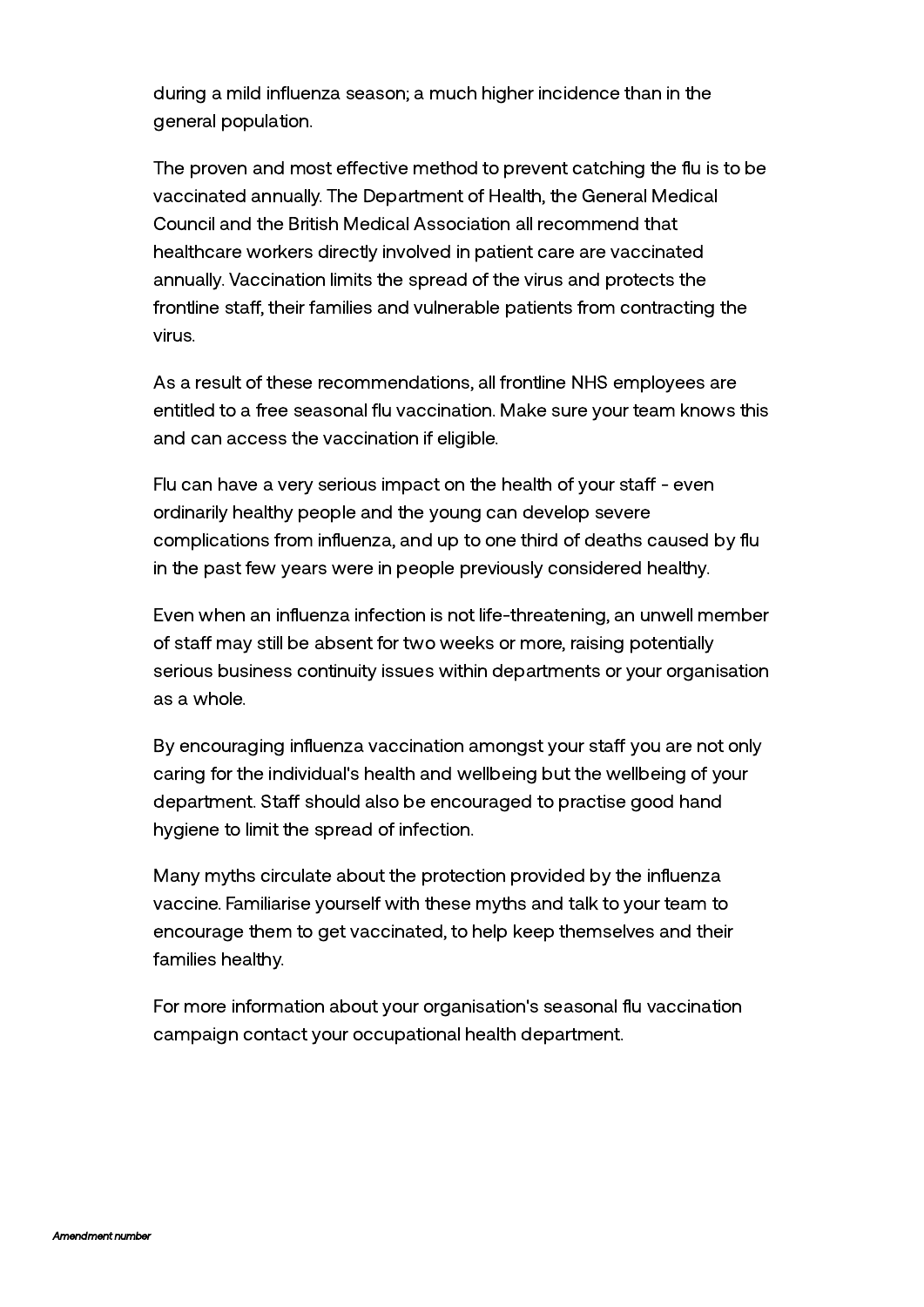# Regularly reinforce hand hygiene procedures to help reduce incidents of diarrhoea and vomiting (D&V).

Diarrhoea is when a person experiences loose and watery bowel movements much more frequently than usual. It has multiple causes, including medication and bacterial or parasitic infections and viruses. These can also cause periods of vomiting which should be treated with the same caution as diarrhoea. Other symptoms include nausea, fever and stomach pains.

Some people think that sickness and diarrhoea, sometimes referred to as D&V (Diarrhoea and Vomiting) is common in hospitals. However due to hospital hand hygiene procedures D&V is more likely to be picked up outside of a hospital.

Regularly reinforce hand hygiene procedures to help reduce incidents of D&V. A person with diarrhoea and vomiting should be considered very infectious. If an employee has these symptoms (or they are looking after someone who has them) advise them to:

- $\bullet$  stay off work until they (or the person they are looking after) have 48 hours symptom free
- seek medical advice if they feel very unwell, preferably via phone
- avoid visiting hospital or a GP surgery where possible as this could spread infection
- avoid preparing food that others will consume until they are 48 hours symptom free
- drink plenty of fluids to counteract the dehydration these symptoms cause
- follow cleanliness advice for D&V offered by the Health Protection Agency (HPA).

Work with your employee to ensure they know to stay away from work until they are free of symptoms for 48 hours.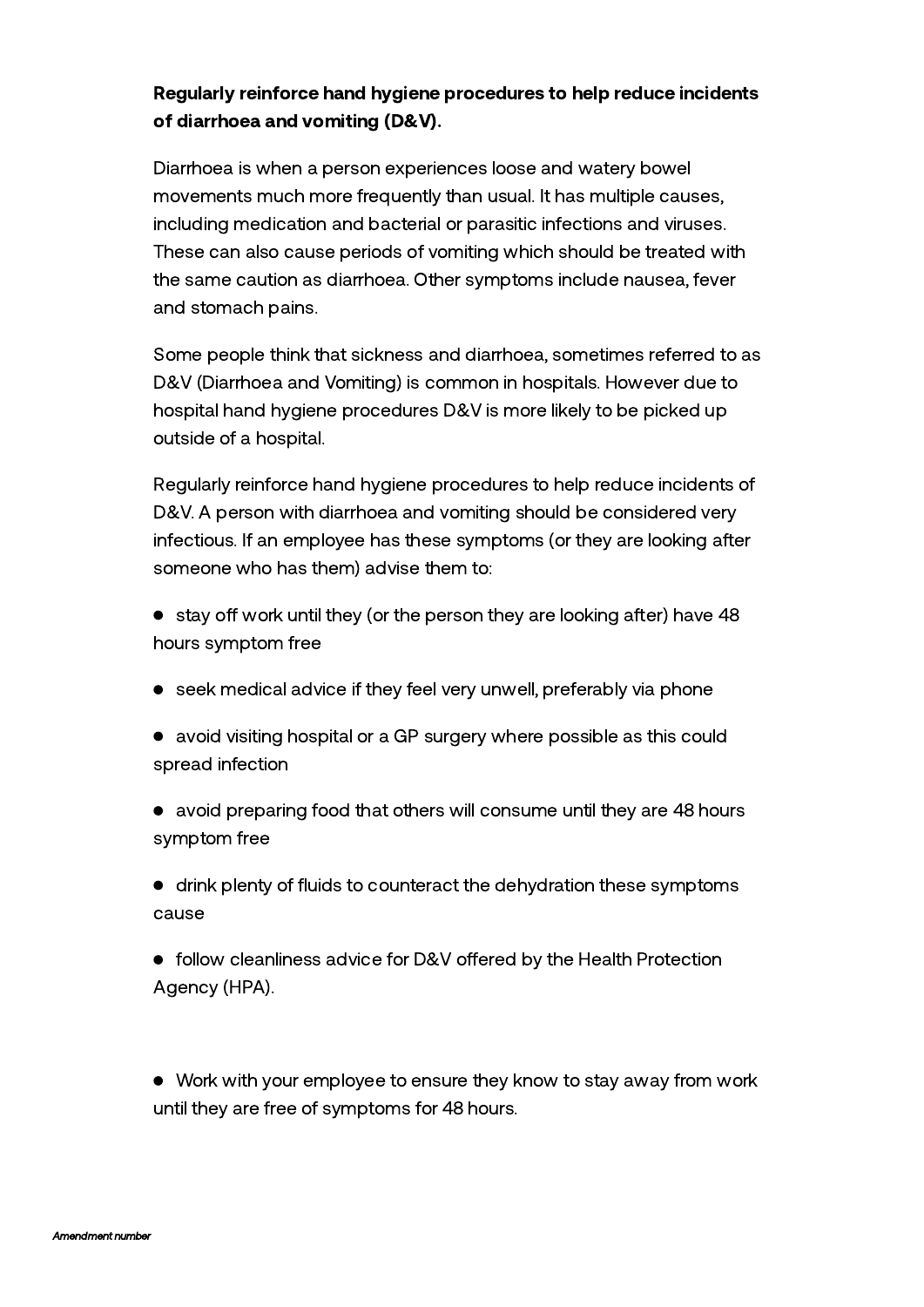what is expected of them.

#### **Stress**

# Mental health and stress problems accounts for 30 per cent of the total sickness absence in the NHS.

Although stress itself is not an illness, prolonged exposure to unmanageable stress can lead to long-term illnesses, such as anxiety and depression. Therefore managing stress is a key part of your role in creating a mentally healthy workplace.

While stress is sometimes seen as a challenging issue to talk about, you don't need to be an expert in mental health to support your staff. Having open conversations with staff about their stress can make a big difference to how well they are able to manage it.

Be clear about the reason you are speaking to the member of staff, as well as emphasising that you are talking to them to support their wellbeing. Reasons why you might want to speak to an employee about stress include poorer performance, lateness or any changes in their behaviour that you or colleagues have noticed.

It is important for you to be seen as approachable and make time for your staff. Have protected time when staff can speak to you, as well as regular catch-ups. Catch-ups with staff are an opportunity to start a conversation about managing stress and for this to be seen as a normal part of line management.

You can support your staff to manage stress by:

• monitoring the workload of your staff to ensure it is manageable; this will help your staff identify and manage their own causes of stress in the workplace

• reducing the financial impact of workplace stress and absence on staff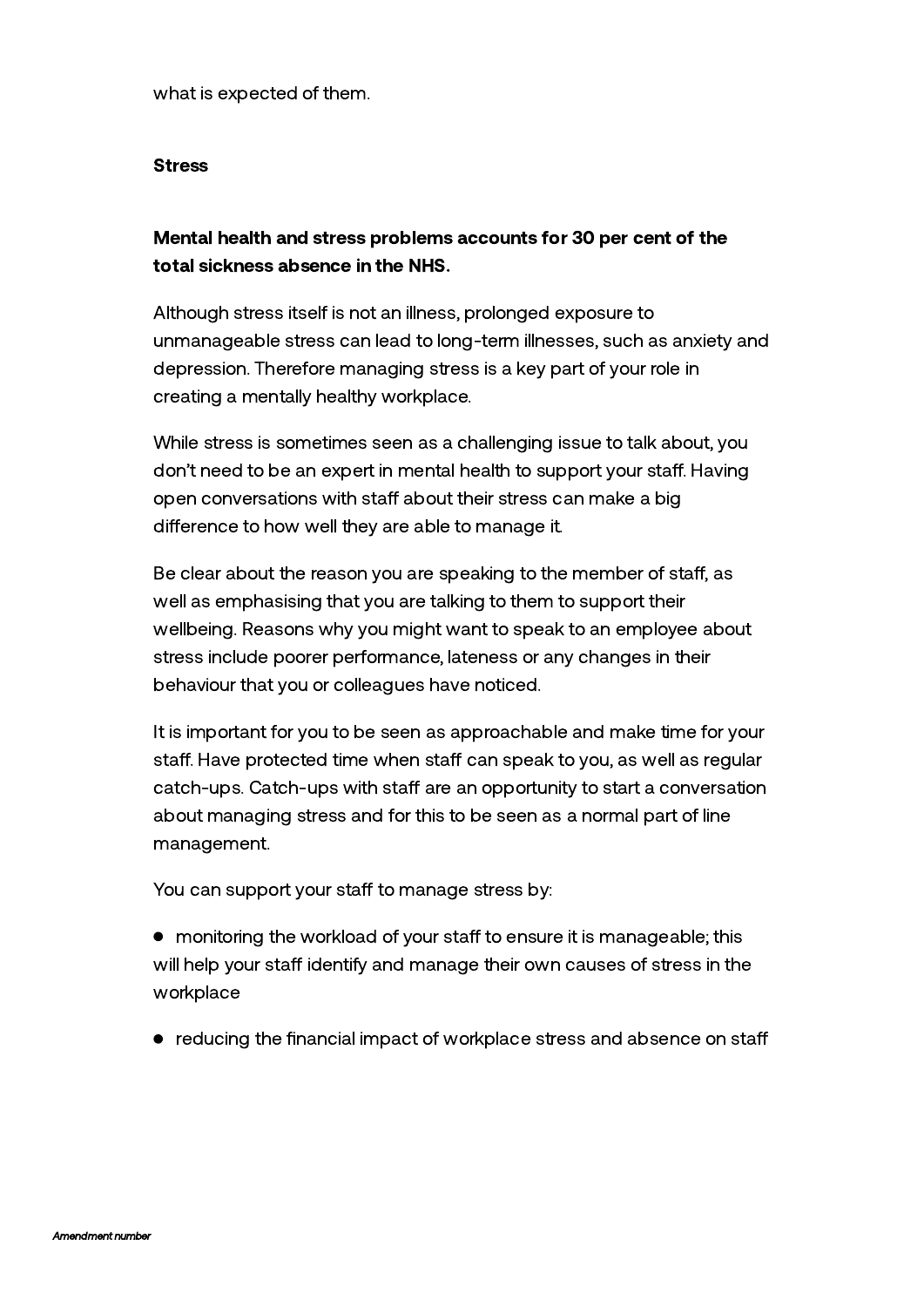$\bullet$  promoting and teaching staff about relevant organisational policies, such as flexible working

 $\bullet$  treating all your staff consistently and fairly, and providing positive feedback to them when they do a good job

 $\bullet$  making staff aware of the internal resources that are available to them such as occupational health or Employee Assistance Programmes (EAPs)

following-up problems on behalf your team as soon as they arise.

The Health, Safety and Wellbeing Partnership Group published guidance the prevention and management of stress at work. The guidance includes information on:

- defining stress, signs of stress and examples of stress symptoms
- identifying causes of stress in the workplace
- the impact of organisational change on stress
- $\bullet$  how you can effectively measure stress in the workplace
- management behaviours which have a positive and negative impact on stress at work
- $\bullet$  the importance of working in partnership

There is also a useful checklist on how to implement an effective stress management policy.

## **Cancer**

Understand that each case is individual with different and often complex needs - there are no words, actions or situations that work for everyone.

There are more than 100,000 cases of cancer diagnosed every year within the working-age population of the UK. Many of these people will continue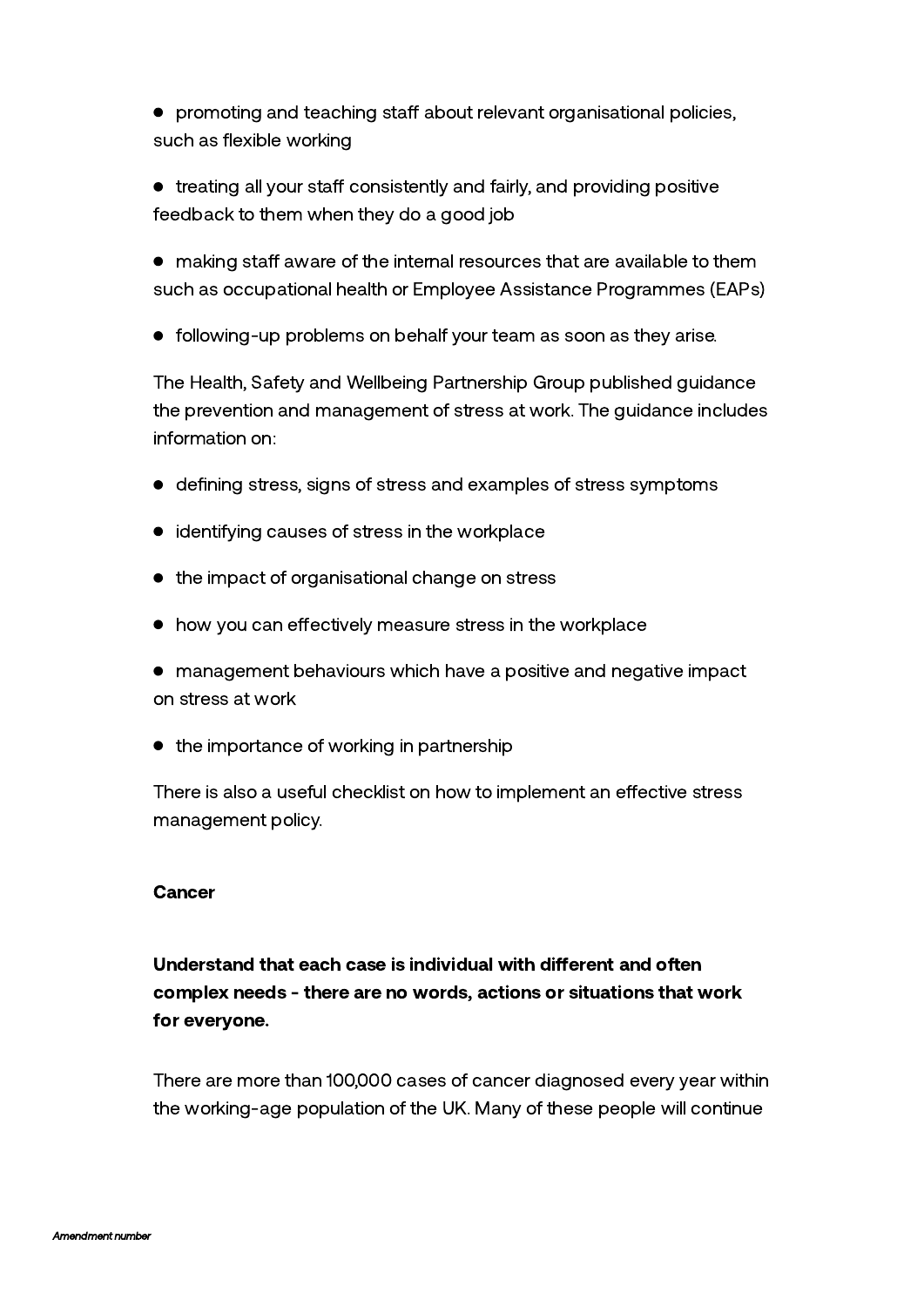can cause many other side effects such as depression and anxiety. People taking care of those with cancer can also develop health problems, due to emotional strain and physical exhaustion.

Take time to talk to and listen to your employee. Although cancer can be difficult to talk about, and you may be unsure of what to say to support your employee, you don't need to be an expert in counselling to help. For many people dealing with cancer, just knowing that colleagues are there to support them can be a great help, and what really matters is that you are ready to help your employee when needed, with time to listen and the ability to arrange extra help where required.

Understand that each case is individual with different and often complex needs - there are no words, actions or situations that work for everyone. Each employee will require tailored and personalised help. Listening carefully will help you to offer the right support to your employee; if you can't provide certain help or advice, find out who can offer this support in your organisation and arrange for it to happen.

Always talk through the options with the employee to plan the best way forward. You can put your employee at ease when you talk to them by:

- giving them your full attention
- having the talk in a calm, quiet and relaxed environment, free from interruptions

letting the employee lead the conversation and encouraging them to talk

- not rushing the conversation
- trying to keep the conversation as supportive and positive as you can

Offer your employee services they might need such as: workplace adjustments, time off, or counselling. Contact your human resources and occupational health departments to find out what help they can offer your employee.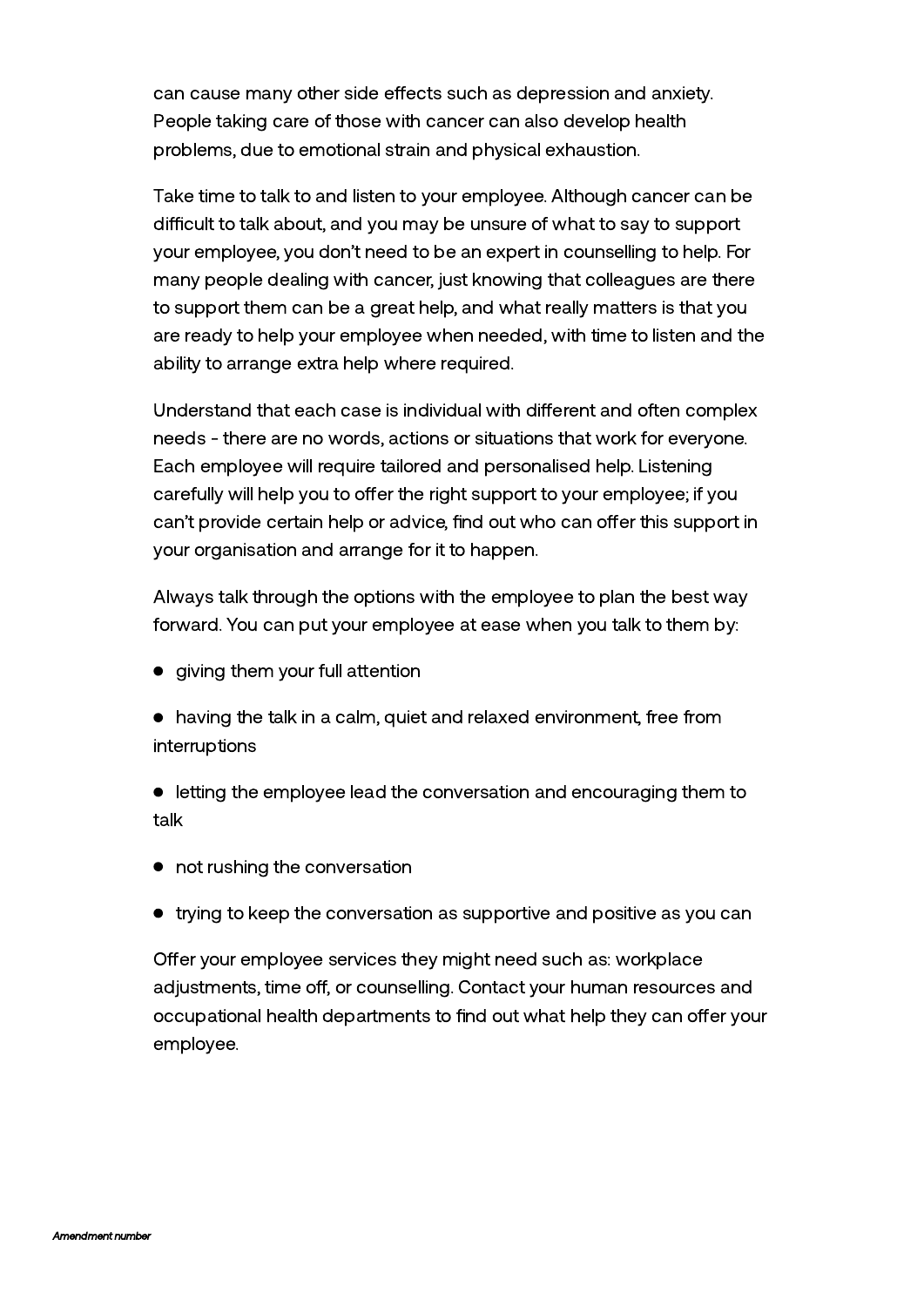[Macmillan](http://www.macmillan.org.uk/Home.aspx) Cancer Support has many useful sources of information and help freely available on their website.

### Musculo-skeletal

Musculo-skeletal disorders account for around 40 per cent of overall sickness absence in the NHS, and in many cases become long term absences.

Musculo-skeletal Disorders (MSDs) include back pain, arm or neck strains and diseases of the joints. MSDs can affect all parts of the workforce, and can be caused by work-related injuries, such as incorrect handling techniques or not having equipment personally adjusted for the employee.

In order to effectively manage MSDs, organisations are advised to have a MSD policy which is implemented, reviewed, updated and made available to all staff. As a manager, you play a key role in providing support to employees as you are the first point of contact when they experience difficulties which may affect their work and wellbeing.

Early intervention can make a big difference in shortening the employee's recovery time and preventing a potential long term absence. Rapid access services can provide prompt support to staff (for example physiotherapy services) in order for them to return to work. These services may be available to staff through referral by you, the occupational health department or through self-referral systems which many organisations now operate. Make sure you are aware of any rapid access services that are available in your organisation.

To help prevent work-related MSDs and long term absences:

- $\bullet$  encourage your staff and their safety representatives to tell you when MSDs start to develop
- review your risk assessments regularly and when necessary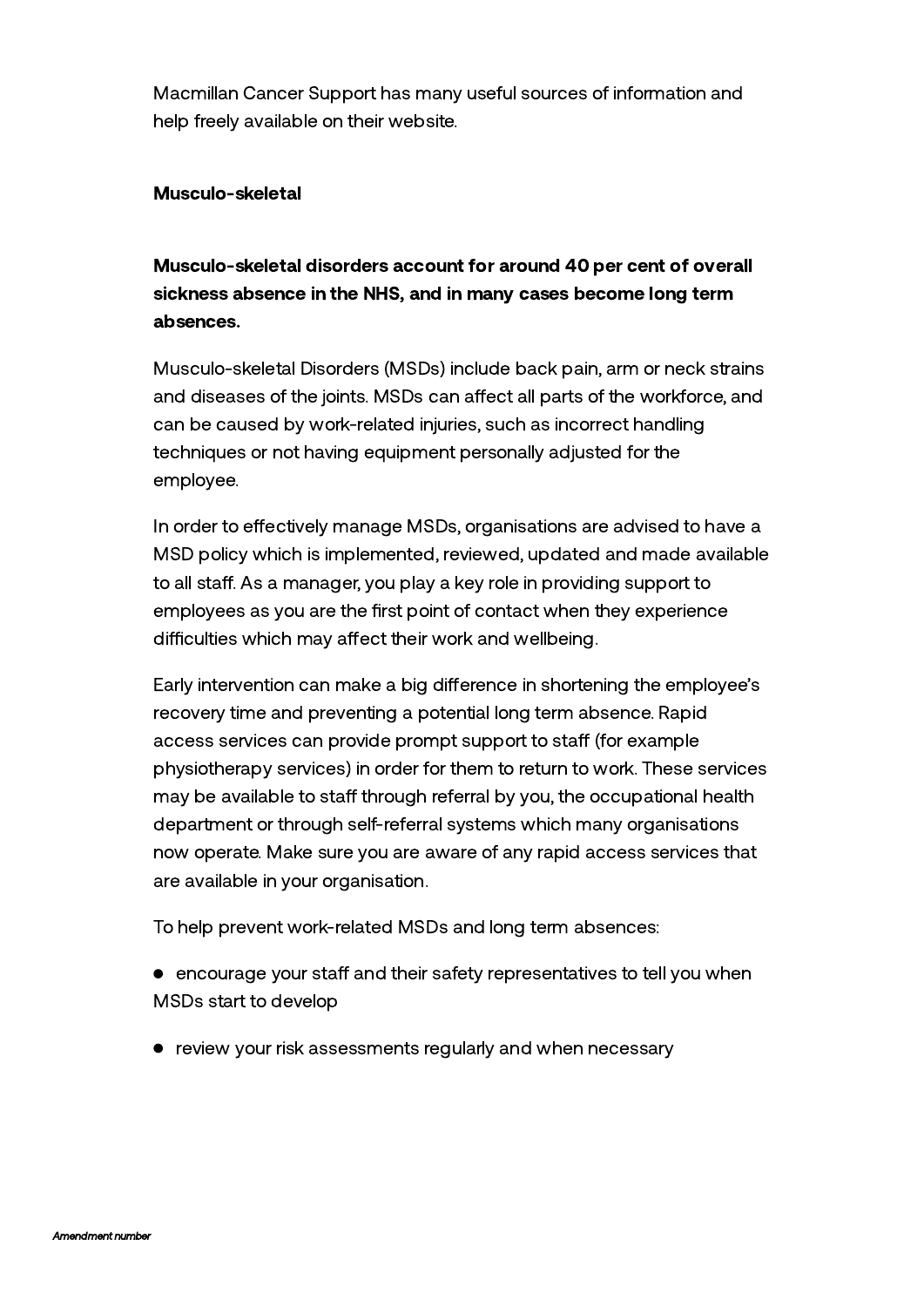- have information and advice on MSDs on hand
- **•** learn about any rapid access services available

use all available information to identify measures that will enable you to reduce the risk to employees and others

arrange modified working when necessary (rehabilitation and redeployment) to help people stay at work until they are fit to resume their usual job.

When managing employees with MSDs, you may become involved in helping to rehabilitate and redeploy staff. This could include:

 $\bullet$  helping staff to access rapid access services such as occupational therapy, physiotherapy and counselling

- designing return to work plans including therapeutic return and phased return
- making reasonable adjustments for staff

 $\bullet$  redeploying staff if it is not possible for them to resume their original role.

Getting your employee back to work sooner will benefit both them and the organisation, and in many cases help speed up their recovery.

### Staff who are carers

# Around six thousand people become unpaid carers of their loved ones every day in the UK.

Often this happens slowly, becoming more demanding over time as illnesses progress. Occasionally people will become carers suddenly due to incidences such as accidents or strokes.

Sometimes employees may be afraid to admit to their managers that they are carers outside of work, as they worry it will impact on their career. They may prefer to keep things quiet and carry on with little help. However